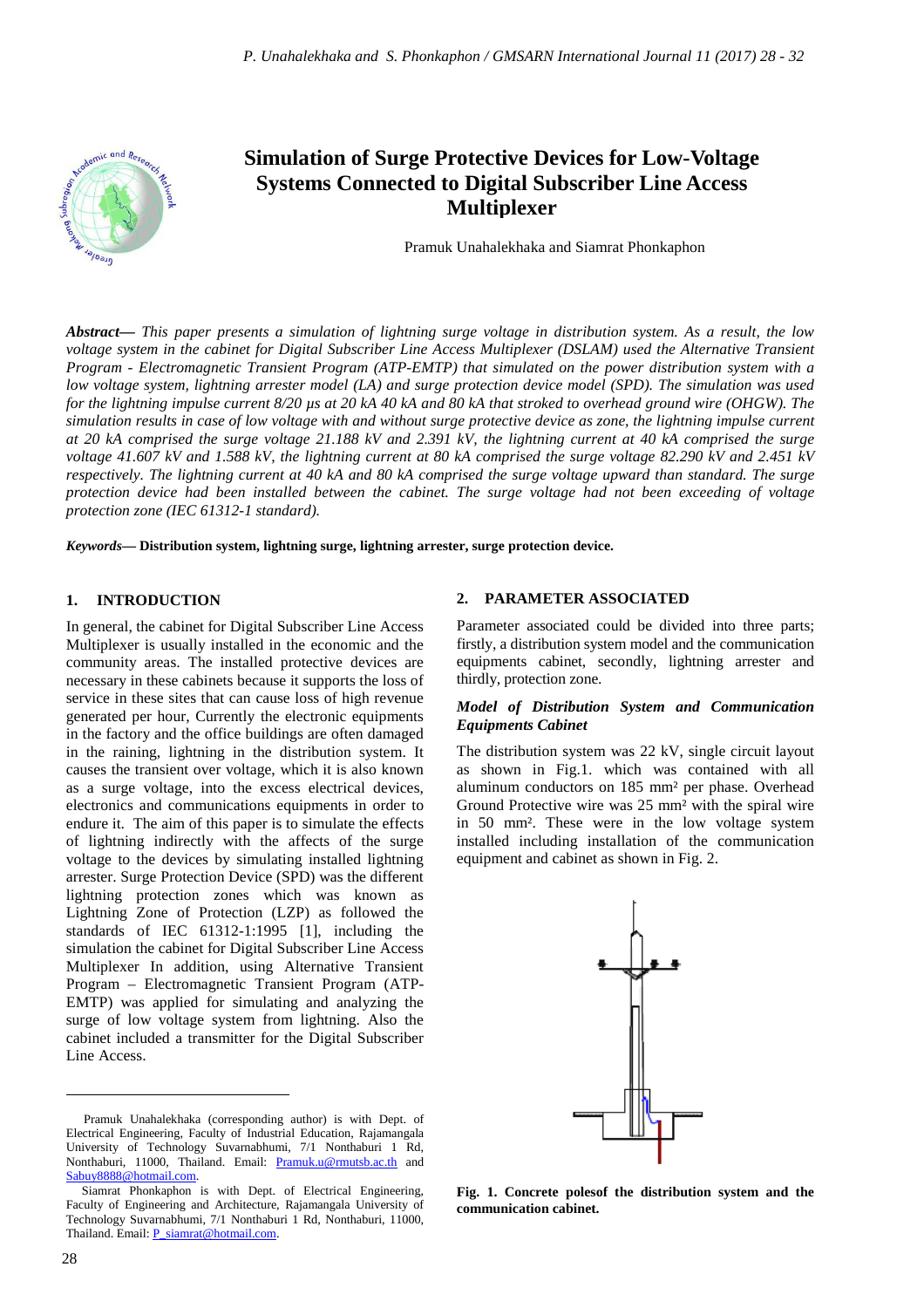

**Fig. 2. Position installed the communication cabinet.** 

 The model of distribution system, the communication cabinet and the lightning arrester include SPD created by ATP-EMTP program. In the part of the distribution system was selected the models of J.Marti which was the simulation system by a 400 meter long, distance between the poles 40 meter and was grounding at every 200 meters.

### *Surge Impedanceof Concrete Poles*

Concrete poles were 12 meters height. It was divided into two parts in simulation: a concrete pillar at the height of 10 meters above ground and two meters in the buried ground. Also, the surge impedance of above the ground was given by equation 1.

$$
Z_{pole} = \frac{60}{\sqrt{\varepsilon_r - j\frac{\sigma}{(\varepsilon_0 \omega)}}} \cdot \ln(\frac{h + \sqrt{h^2 + R^2}}{R}) \qquad (1)
$$

when  $\varepsilon$ . is dielectric constant of material

- $\mathcal{E}_0$ isdielectric constant of air
- $\sigma$  is electrical conductivity (S/m)
- $\omega$  is angular frequency (rad/s)
- *h* is height of the poles (m)
- *R* is thickness of the concrete (m)

The resistance of the concrete pole in the burial ground was given by the equation 2 [2].

$$
R = \frac{1}{2\pi L} \left( \rho_c \ln \left( \frac{D_c}{d} \right) + \rho \left[ \ln \left( \frac{8L}{D_c} \right) - 1 \right] \right) \tag{2}
$$

when  $R$  is resistance (Ohm)

*L* is the total length of all connected grid conductors (m)

- $D_c$ is the diameter of the concrete shell (m)
- *d* is the diameter of the ground rod (m)
- $ρ$  is the soil resistivity (Ω·m)
- $\rho_c$ is the resistivity of the concrete  $(\Omega \cdot m)$

#### *Surge Impedance of Grounding Conductor*

The conductor 7 grounding wires with spiral were 50 mm<sup>2</sup> in diameter of 9 mm for surging the impedance grounding of conductor that was given by equation 3. [3]

$$
Z = 60 \cdot \ln(\frac{h}{e \cdot r}) - k \cdot \ln\left(1 + \frac{r_c}{D}\right) \tag{3}
$$

when *Z* is surge impedance (ohm)

- *h* is length of the cable conductors (m)
- *e* is natural logarithm (2.718281828)
- *k* is constant
- *r* is radius conductor grounded external (m)
- $r_c$ *is radius concrete poles (m)*
- *D* is distance pole to the grounding conductor. (m)

### *Lightning Arrester and Surge Protection Device*

The lightning arrester and the surge protection device were based on the installed location in the distribution system, lightning arrester and surge protection device in the low voltage. The details were as follows below.

#### *Lightning Arrester (LA)*

Nowadays, Lightning Arrester (LA) is a Metal Oxide which contained the qualify as non-linear resistance (Non-linear resistor). The position installed was between the LPZOA and LPZOB zones by a simulation lightning arrester model that was the PK model [4] as shown in Fig.3.



**Fig.3. Lightning arrester model (P-K model).** 

### *Lightning Arrester in the Low Voltage and Surge Protection Devices (SPD)*

The surge protection devices (SPD)in the low voltage was the device to protect the damaged. Lightning arresterin the low voltage was in LPZ0B zone while the surge protection device was in LPZ 1 and LPZ 2 zone. The model was shown in Fig.4 [5].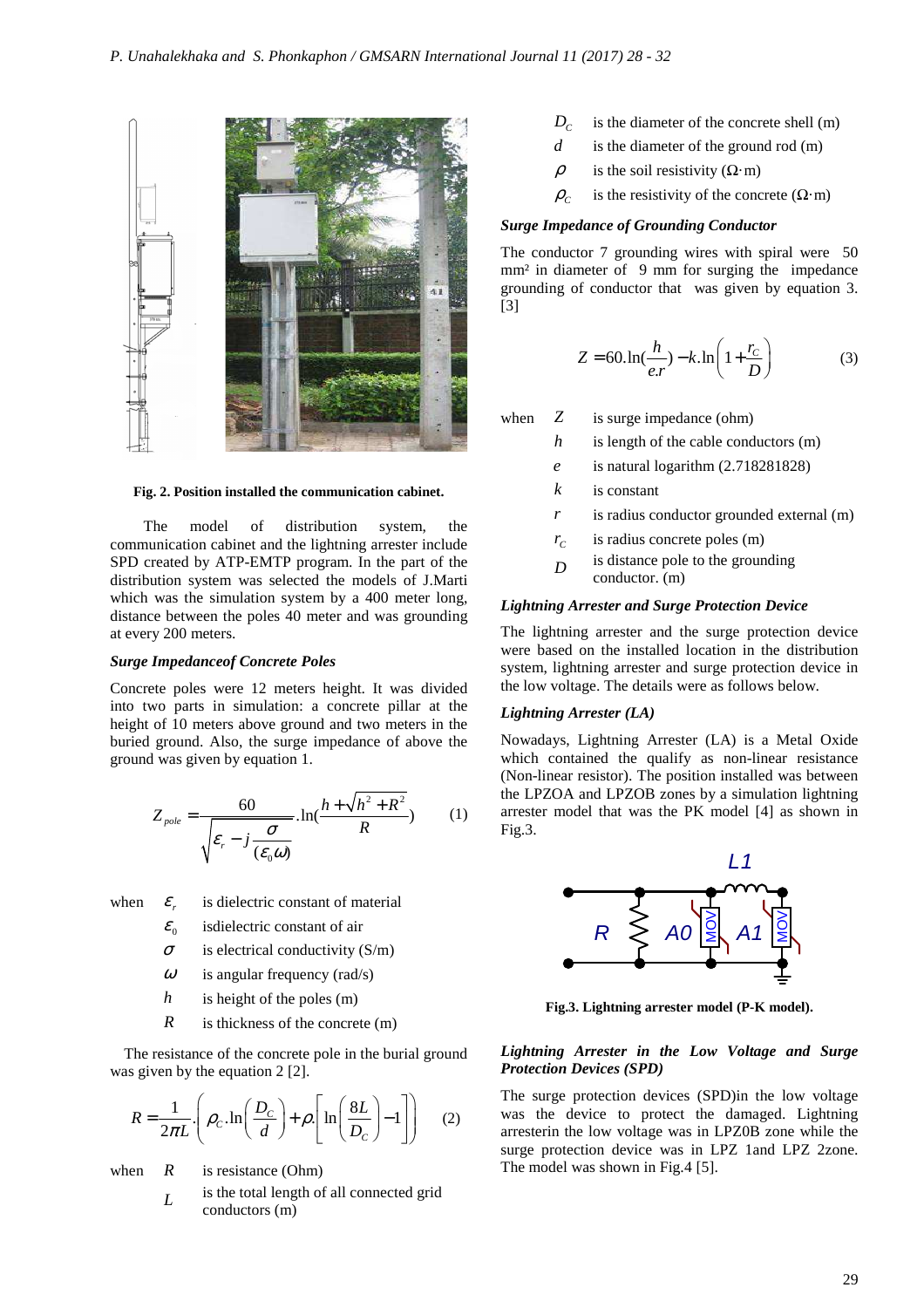

**Fig. 4. Lightning arrester in the low voltage and the surge protection devices.** 

## *The Standard of IEC 61312-1: 1995*

The Standard of IEC 61312-1defined the voltage surge due to lightning protection zone (Lightning Protection Zone: LPZ), it was divided into protection zones as shown in Fig.5.

Determining the standard of IEC 61312-1 for protection zone is as followed below.

LPZ 0A: Protection zone was getting a lightning strike directly.

LPZ 0B: External lightning protection zone was not got a lightning strike directly.

LPZ 1: Internal protection zone was not got a lightning strike directly. The lightning impulse current and switching surge were flown through the conductor and a size reduced in LPZ0A LPZ0B.

LPZ 2: Lightning impulse current and switching surge zone were flown through the conductor and a size reduced over LPZ 1 zone.

### **3. SIMULATION**

Modeling The simulation was used for the lightning impulse current 8/20 µs at 20kA 40kA and 80kA that was strike to overhead ground wire (OHGW) that close to the cabinet. It was divided into three cases.

3.1 In case of low voltage system without protective device was shown in Fig.6.

3.2 In case of low voltage system with protective device in the zone was shown in Fig.7.

3.3 In case of low voltage system with the installed protective device increased in the zone was shown inFig. 8.



**Fig. 6. The low voltage system without protective device device.** 



**Fig. 7. The low voltage system with protective device as zone.** 



**Fig. 8. The low voltage system installed protective device increase as zone.** 

### **4. SIMULATION RESULTS**

The results of simulation were considered the surge voltage occurred in the low voltage that caused the lightning strike to overhead ground wire (OHGW) in the distribution system. It was used for the lightning impulse current at  $8/20 \mu s$  20kA 40kA and 80kA as shown in Table 1-3.



Fig. 5. IEC standard: Lightning protection zone.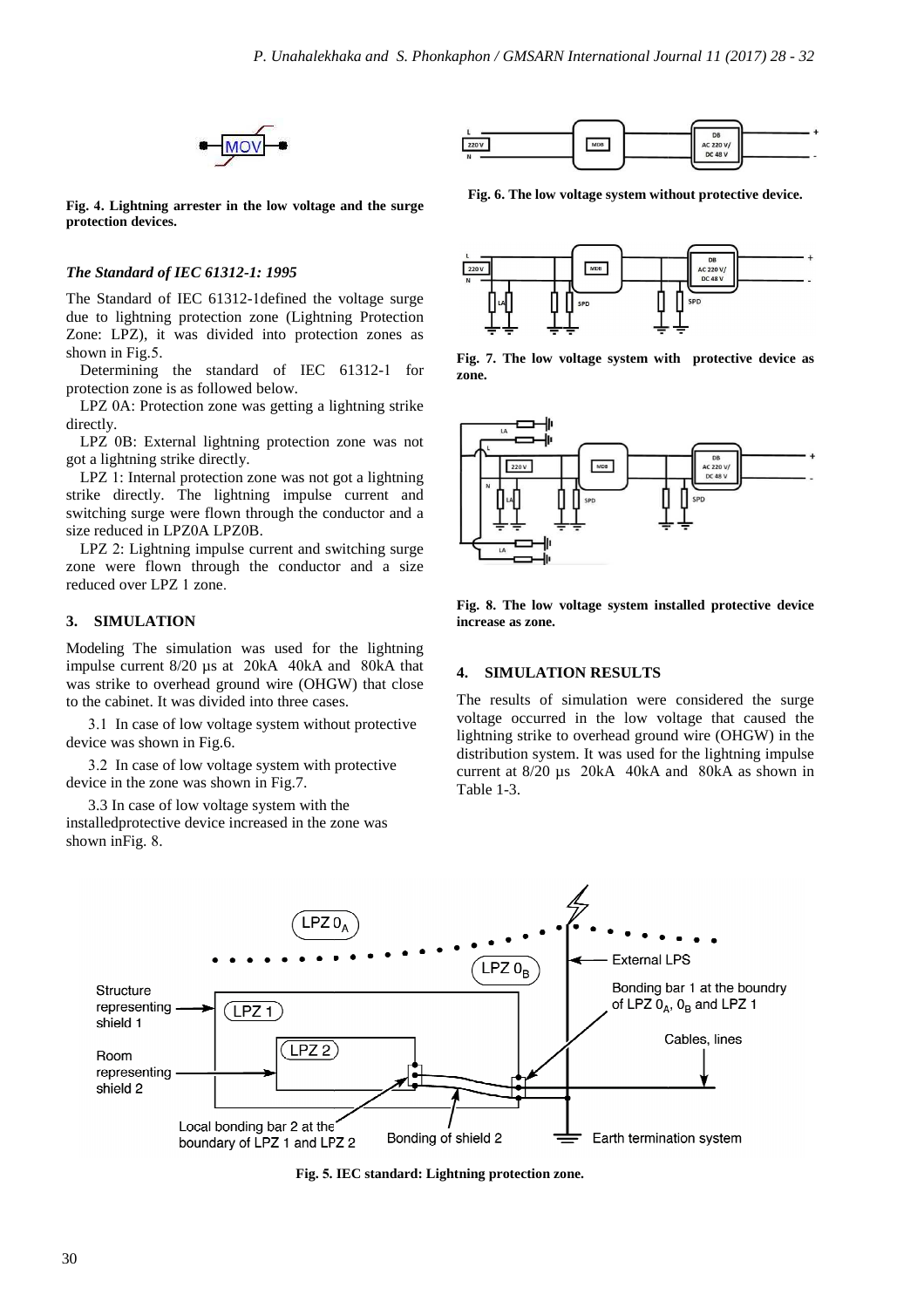| Protection<br>of the low<br>voltage | Position the lightning strike OHGW |        |                  |  |
|-------------------------------------|------------------------------------|--------|------------------|--|
|                                     | Protection Zone                    |        |                  |  |
|                                     | <b>LPZ0B</b>                       | LPZ1   | LPZ <sub>2</sub> |  |
| case 1                              | 21.188                             | 21.188 | 21.188           |  |
| case 2                              | 2.391                              | 2.391  | 2.391            |  |
| case 3                              | 1.015                              | 1.015  | 1.015            |  |

**Table 1. The surge voltage at lightning impulse current 8/20 µs20 kA (kV)**

**Table 2. The surge voltage at lightning impulse current 8/20 µs40 kA (kV)**

| Protection<br>of the low<br>voltage | Position the lightning strike OHGW |        |                  |  |
|-------------------------------------|------------------------------------|--------|------------------|--|
|                                     | Protection Zone                    |        |                  |  |
|                                     | LPZ0B                              | LPZ1   | LPZ <sub>2</sub> |  |
| case 1                              | 41.607                             | 41.607 | 41.607           |  |
| case 2                              | 4.076                              | 4.076  | 4.076            |  |
| case 3                              | 1.588                              | 1.588  | 1.588            |  |

**Table 3. The surge voltage at lightning impulse current 8/20 µs80 kA (kV)**

| Protection<br>of the low<br>voltage | Position the lightning strike OHGW |        |                  |  |
|-------------------------------------|------------------------------------|--------|------------------|--|
|                                     | <b>Protection Zone</b>             |        |                  |  |
|                                     | LPZ0B                              | LPZ1   | LPZ <sub>2</sub> |  |
| Case 1                              | 82.290                             | 82.290 | 82.290           |  |
| Case 2                              | 7.400                              | 7.400  | 7.400            |  |
| Case 3                              | 2.451                              | 2.451  | 2.451            |  |



**Fig. 9. The surgevoltage at lightning current 20kA without protective device in Case 1.** 



Fig. 10. The surgevoltage at lightning current 20kA with **protective device in Case 3.** 



**Fig. 11. The surgevoltage at lightning current 40kA without protective device in Case 1.** 



**Fig. 12. The surgevoltage at lightning current 40kA with protective device in Case 3.** 



**Fig. 13. The surgevoltage at lightning current 80kA without protective device in Case 1.** 

The simulation of the lightning strike current at 20kA, the voltage surge without protective devices appeared as 21.188kV which was more than the standard of IEC 61312-1as shown in Fig. 9. On the other hands, the voltage surge with protective device was 2.391kV which was in the standard of IEC 61312-1as shown in Fig. 10.